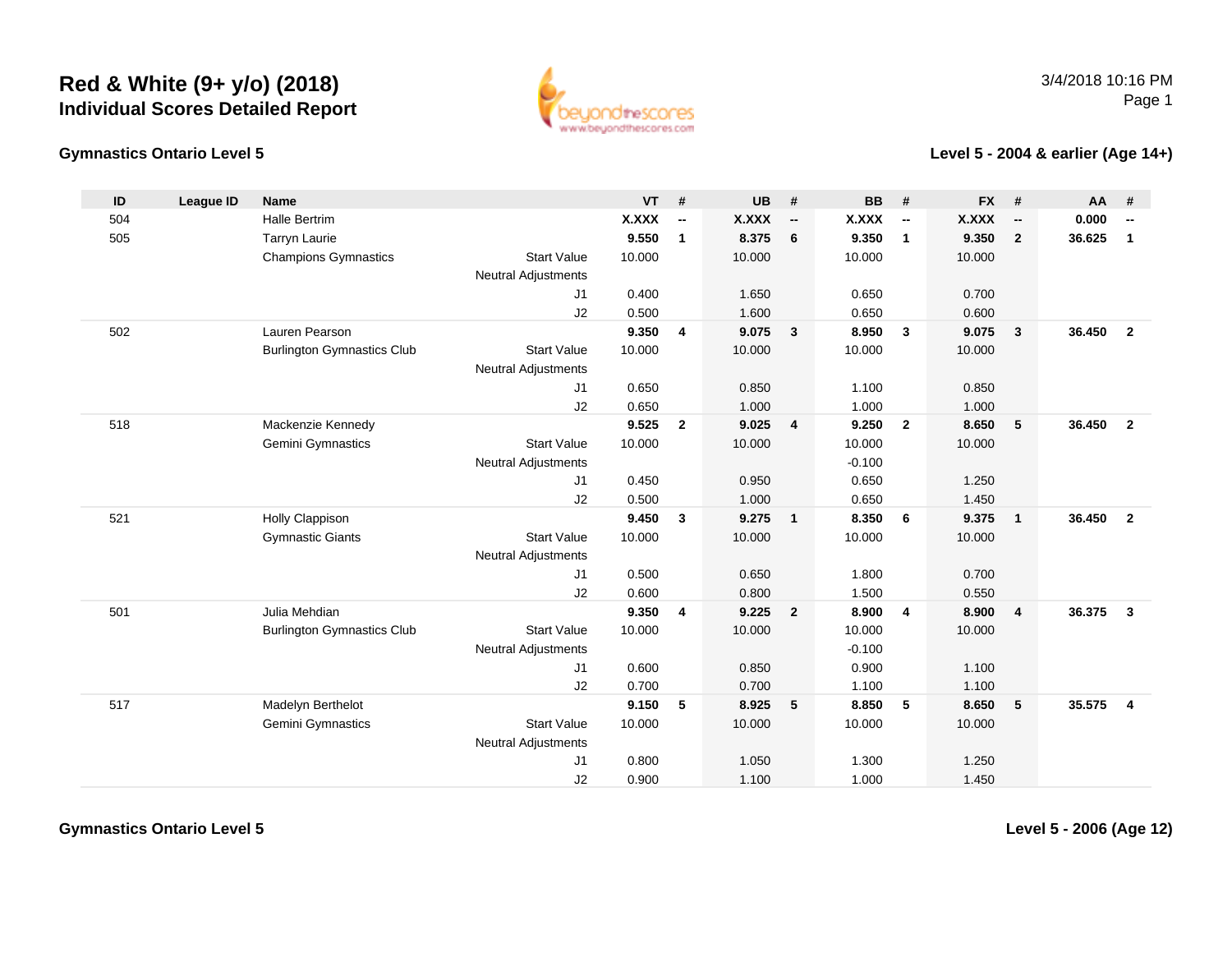

|     |                  |                                   |                            | an an aaronadhuu uman sinast |              |                |                 |                |                         |                |                 |        |                         |
|-----|------------------|-----------------------------------|----------------------------|------------------------------|--------------|----------------|-----------------|----------------|-------------------------|----------------|-----------------|--------|-------------------------|
| ID  | <b>League ID</b> | <b>Name</b>                       |                            | <b>VT</b>                    | #            | <b>UB</b>      | #               | <b>BB</b>      | #                       | <b>FX</b>      | #               | AA     | #                       |
| 413 |                  | Katerina Kravtchenko              |                            | 9.625                        | $\mathbf{2}$ | 9.425          | $\mathbf{3}$    | 9.475          | $\overline{\mathbf{1}}$ | 9.325          | $\mathbf{3}$    | 37.850 | $\mathbf{1}$            |
|     |                  | <b>Global Gymnastics</b>          | <b>Start Value</b>         | 10.000                       |              | 10.000         |                 | 10.000         |                         | 10.000         |                 |        |                         |
|     |                  |                                   | <b>Neutral Adjustments</b> |                              |              |                |                 |                |                         |                |                 |        |                         |
|     |                  |                                   | J1                         | 0.350                        |              | 0.550          |                 | 0.600          |                         | 0.700          |                 |        |                         |
|     |                  |                                   | J2                         | 0.400                        |              | 0.600          |                 | 0.450          |                         | 0.650          |                 |        |                         |
| 405 |                  | <b>Teagan Sartor</b>              |                            | 9.700                        | $\mathbf{1}$ | 8.750          | $5\phantom{.0}$ | 9.150          | $\mathbf{3}$            | 9.450          | $\overline{1}$  | 37.050 | $\overline{2}$          |
|     |                  | <b>Burlington Gymnastics Club</b> | <b>Start Value</b>         | 10.000                       |              | 10.000         |                 | 10.000         |                         | 10.000         |                 |        |                         |
|     |                  |                                   | <b>Neutral Adjustments</b> |                              |              |                |                 |                |                         |                |                 |        |                         |
|     |                  |                                   | J1                         | 0.300                        |              | 1.250          |                 | 0.900          |                         | 0.450          |                 |        |                         |
|     |                  |                                   | J2                         | 0.300                        |              | 1.250          |                 | 0.800          |                         | 0.650          |                 |        |                         |
| 416 |                  | Sofia Bucholski                   |                            | 9.225                        | 6            | 9.500          | $\overline{2}$  | 8.725          | 6                       | 9.425          | $\overline{2}$  | 36.875 | $\mathbf{3}$            |
|     |                  | Gemini Gymnastics                 | <b>Start Value</b>         | 10.000                       |              | 10.000         |                 | 10.000         |                         | 10.000         |                 |        |                         |
|     |                  |                                   | <b>Neutral Adjustments</b> |                              |              |                |                 |                |                         |                |                 |        |                         |
|     |                  |                                   | J1                         | 0.850                        |              | 0.550          |                 | 1.350          |                         | 0.550          |                 |        |                         |
|     |                  |                                   | J2                         | 0.700                        |              | 0.450          |                 | 1.200          |                         | 0.600          |                 |        |                         |
| 418 |                  | Ella Damiano                      |                            | 9.600                        | $\mathbf{3}$ | 9.250          | $\overline{4}$  | 8.800          | 5                       | 9.075          | $5\phantom{.0}$ | 36.725 | $\overline{\mathbf{4}}$ |
|     |                  | Gemini Gymnastics                 | <b>Start Value</b>         | 10.000                       |              | 10.000         |                 | 10.000         |                         | 10.000         |                 |        |                         |
|     |                  |                                   | <b>Neutral Adjustments</b> |                              |              |                |                 | $-0.100$       |                         |                |                 |        |                         |
|     |                  |                                   | J1                         | 0.300                        |              | 0.700          |                 | 1.100          |                         | 0.850          |                 |        |                         |
|     |                  |                                   | J2                         | 0.500                        |              | 0.800          |                 | 1.100          |                         | 1.000          |                 |        |                         |
| 417 |                  | Lola Roux                         |                            | 9.425                        | 5            | 8.325          | 8               | 9.425          | $\overline{2}$          | 9.225          | $\overline{4}$  | 36.400 | 5                       |
|     |                  | <b>Gemini Gymnastics</b>          | <b>Start Value</b>         | 10.000                       |              | 10.000         |                 | 10.000         |                         | 10.000         |                 |        |                         |
|     |                  |                                   | <b>Neutral Adjustments</b> |                              |              |                |                 |                |                         |                |                 |        |                         |
|     |                  |                                   | J1                         | 0.600                        |              | 1.650          |                 | 0.500          |                         | 0.700          |                 |        |                         |
|     |                  |                                   | J2                         | 0.550                        |              | 1.700          |                 | 0.650          |                         | 0.850          |                 |        |                         |
| 422 |                  | Emelia Brodrip                    |                            | 9.550                        | 4            | 8.275          | 9               | 8.900          | $\overline{4}$          | 8.675          | 8               | 35,400 | 6                       |
|     |                  | St. Thomas Elgin                  | <b>Start Value</b>         | 10.000                       |              | 10.000         |                 | 10.000         |                         | 10.000         |                 |        |                         |
|     |                  |                                   | <b>Neutral Adjustments</b> |                              |              |                |                 |                |                         |                |                 |        |                         |
|     |                  |                                   | J1                         | 0.400<br>0.500               |              | 1.750<br>1.700 |                 | 1.200<br>1.000 |                         | 1.200<br>1.450 |                 |        |                         |
| 415 |                  | Adria Basaraba                    | J2                         | 9.225                        | 6            | 8.500          | 6               | 8.325          | - 8                     | 8.975          | 6               | 35.025 | $\overline{7}$          |
|     |                  | <b>Horizons Gymnastics</b>        | <b>Start Value</b>         | 10.000                       |              | 10.000         |                 | 10.000         |                         | 10.000         |                 |        |                         |
|     |                  |                                   | <b>Neutral Adjustments</b> |                              |              |                |                 | $-0.100$       |                         |                |                 |        |                         |
|     |                  |                                   | J1                         | 0.800                        |              | 1.450          |                 | 1.700          |                         | 0.900          |                 |        |                         |
|     |                  |                                   | J2                         | 0.750                        |              | 1.550          |                 | 1.450          |                         | 1.150          |                 |        |                         |
| 414 |                  | Maddie Howard                     |                            | 8.975                        | 9            | 7.850          | 10              | 8.475          | $\overline{7}$          | 8.925          | $\overline{7}$  | 34.225 | 8                       |
|     |                  | <b>World Class Gymnastics</b>     | <b>Start Value</b>         | 10.000                       |              | 10.000         |                 | 10.000         |                         | 10.000         |                 |        |                         |
|     |                  |                                   | <b>Neutral Adjustments</b> |                              |              |                |                 | $-0.100$       |                         |                |                 |        |                         |
|     |                  |                                   | J1                         | 0.950                        |              | 2.000          |                 | 1.400          |                         | 0.950          |                 |        |                         |
|     |                  |                                   |                            |                              |              |                |                 |                |                         |                |                 |        |                         |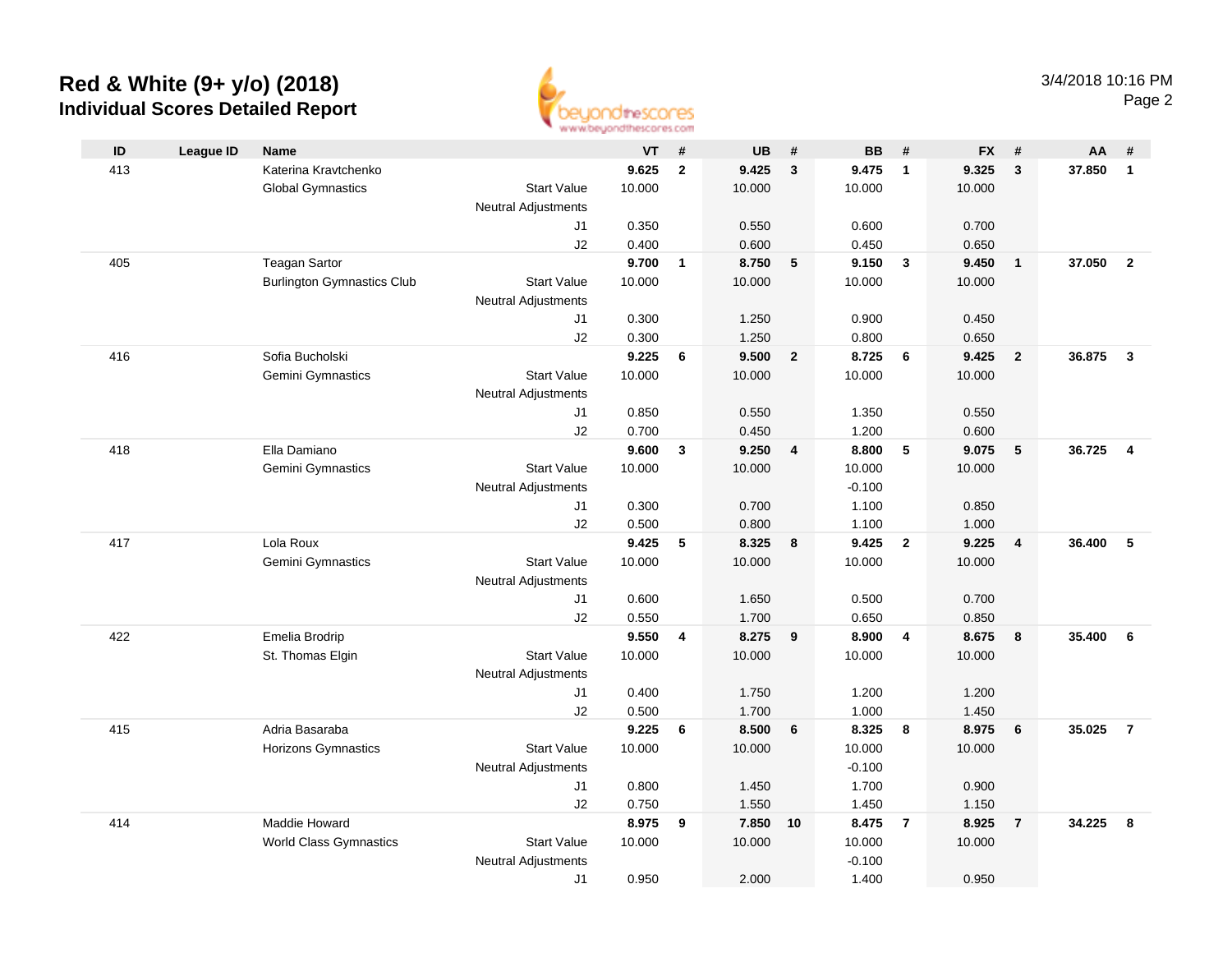

|     |                           | J2                         | 1.100  |     | 2.300  |                | 1.450   |    | 1.200  |     |        |    |
|-----|---------------------------|----------------------------|--------|-----|--------|----------------|---------|----|--------|-----|--------|----|
| 409 | Corynn Fowler             |                            | 9.075  | 7   | 9.525  |                | 7.750   | 10 | 6.850  | 10  | 33.200 | 9  |
|     | <b>Futures Gymnastics</b> | <b>Start Value</b>         | 10.000 |     | 10.000 |                | 10.000  |    | 10.000 |     |        |    |
|     |                           | <b>Neutral Adjustments</b> |        |     |        |                |         |    |        |     |        |    |
|     |                           | J1                         | 0.900  |     | 0.500  |                | 2.100   |    | 3.200  |     |        |    |
|     |                           | J2                         | 0.950  |     | 0.450  |                | 2.400   |    | 3.100  |     |        |    |
| 406 | Alexia Ferguson           |                            | 9.000  | - 8 | 8.475  | $\overline{7}$ | 7.775 9 |    | 7.775  | - 9 | 33.025 | 10 |
|     | Jungle Gym Gymnastics     | <b>Start Value</b>         | 10.000 |     | 10.000 |                | 10.000  |    | 10.000 |     |        |    |
|     |                           | <b>Neutral Adjustments</b> |        |     |        |                |         |    |        |     |        |    |
|     |                           | J1                         | 1.000  |     | 1.600  |                | 2.300   |    | 2.100  |     |        |    |
|     |                           | J <sub>2</sub>             | 1.000  |     | 1.450  |                | 2.150   |    | 2.350  |     |        |    |

### **Gymnastics Ontario Level 5**

**Level 5 - 2009 (Age 11)**

| ID  | <b>League ID</b> | <b>Name</b>                       |                            | <b>VT</b> | #            | <b>UB</b> | #                       | <b>BB</b> | #              | <b>FX</b> | #              | <b>AA</b> | #              |
|-----|------------------|-----------------------------------|----------------------------|-----------|--------------|-----------|-------------------------|-----------|----------------|-----------|----------------|-----------|----------------|
| 411 |                  | Tessa Chan                        |                            | 9.375     |              | 9.600     |                         | 9.200     | 5              | 9.375     |                | 37.550    |                |
|     |                  |                                   |                            |           | $\mathbf{2}$ |           | -1                      |           |                |           | $\mathbf{1}$   |           | -1             |
|     |                  | <b>Futures Gymnastics</b>         | <b>Start Value</b>         | 10.000    |              | 10.000    |                         | 10.000    |                | 10.000    |                |           |                |
|     |                  |                                   | Neutral Adjustments        |           |              |           |                         |           |                |           |                |           |                |
|     |                  |                                   | J <sub>1</sub>             | 0.650     |              | 0.400     |                         | 0.850     |                | 0.700     |                |           |                |
|     |                  |                                   | J2                         | 0.600     |              | 0.400     |                         | 0.750     |                | 0.550     |                |           |                |
| 412 |                  | Cassandra Ross                    |                            | 9.050     | 4            | 9.525     | $\overline{2}$          | 9.600     | $\overline{1}$ | 8.900     | $\overline{4}$ | 37.075    | $\overline{2}$ |
|     |                  | <b>Futures Gymnastics</b>         | <b>Start Value</b>         | 10.000    |              | 10.000    |                         | 10.000    |                | 10.000    |                |           |                |
|     |                  |                                   | Neutral Adjustments        |           |              |           |                         |           |                |           |                |           |                |
|     |                  |                                   | J <sub>1</sub>             | 1.000     |              | 0.500     |                         | 0.450     |                | 1.050     |                |           |                |
|     |                  |                                   | J2                         | 0.900     |              | 0.450     |                         | 0.350     |                | 1.150     |                |           |                |
| 407 |                  | Luna Bruno-Jackson                |                            | 9.100     | $\mathbf{3}$ | 9.350     | $\overline{\mathbf{3}}$ | 9.450     | $\overline{2}$ | 9.050     | $\overline{2}$ | 36.950    | 3              |
|     |                  | <b>Futures Gymnastics</b>         | <b>Start Value</b>         | 10.000    |              | 10.000    |                         | 10.000    |                | 10.000    |                |           |                |
|     |                  |                                   | Neutral Adjustments        |           |              |           |                         |           |                |           |                |           |                |
|     |                  |                                   | J <sub>1</sub>             | 0.900     |              | 0.600     |                         | 0.600     |                | 1.000     |                |           |                |
|     |                  |                                   | J2                         | 0.900     |              | 0.700     |                         | 0.500     |                | 0.900     |                |           |                |
| 408 |                  | Hailey Vynychenko                 |                            | 9.375     | $\mathbf{2}$ | 9.250     | $\overline{\mathbf{4}}$ | 9.425     | -3             | 8.575     | $\overline{7}$ | 36.625    | $\overline{4}$ |
|     |                  | <b>Futures Gymnastics</b>         | <b>Start Value</b>         | 10.000    |              | 10.000    |                         | 10.000    |                | 10.000    |                |           |                |
|     |                  |                                   | <b>Neutral Adjustments</b> |           |              |           |                         |           |                |           |                |           |                |
|     |                  |                                   | J1                         | 0.600     |              | 0.700     |                         | 0.500     |                | 1.400     |                |           |                |
|     |                  |                                   | J <sub>2</sub>             | 0.650     |              | 0.800     |                         | 0.650     |                | 1.450     |                |           |                |
| 401 |                  | Alexia Olejnik                    |                            | 9.400     | 1            | 8.425     | $\overline{7}$          | 8.750     | 7              | 9.025     | 3              | 35.600    | 5              |
|     |                  | <b>Burlington Gymnastics Club</b> | <b>Start Value</b>         | 10.000    |              | 10.000    |                         | 10.000    |                | 10.000    |                |           |                |
|     |                  |                                   | <b>Neutral Adjustments</b> |           |              |           |                         |           |                |           |                |           |                |
|     |                  |                                   |                            | 0.550     |              | 1.650     |                         | 1.350     |                | 0.850     |                |           |                |
|     |                  |                                   | J1                         |           |              |           |                         |           |                |           |                |           |                |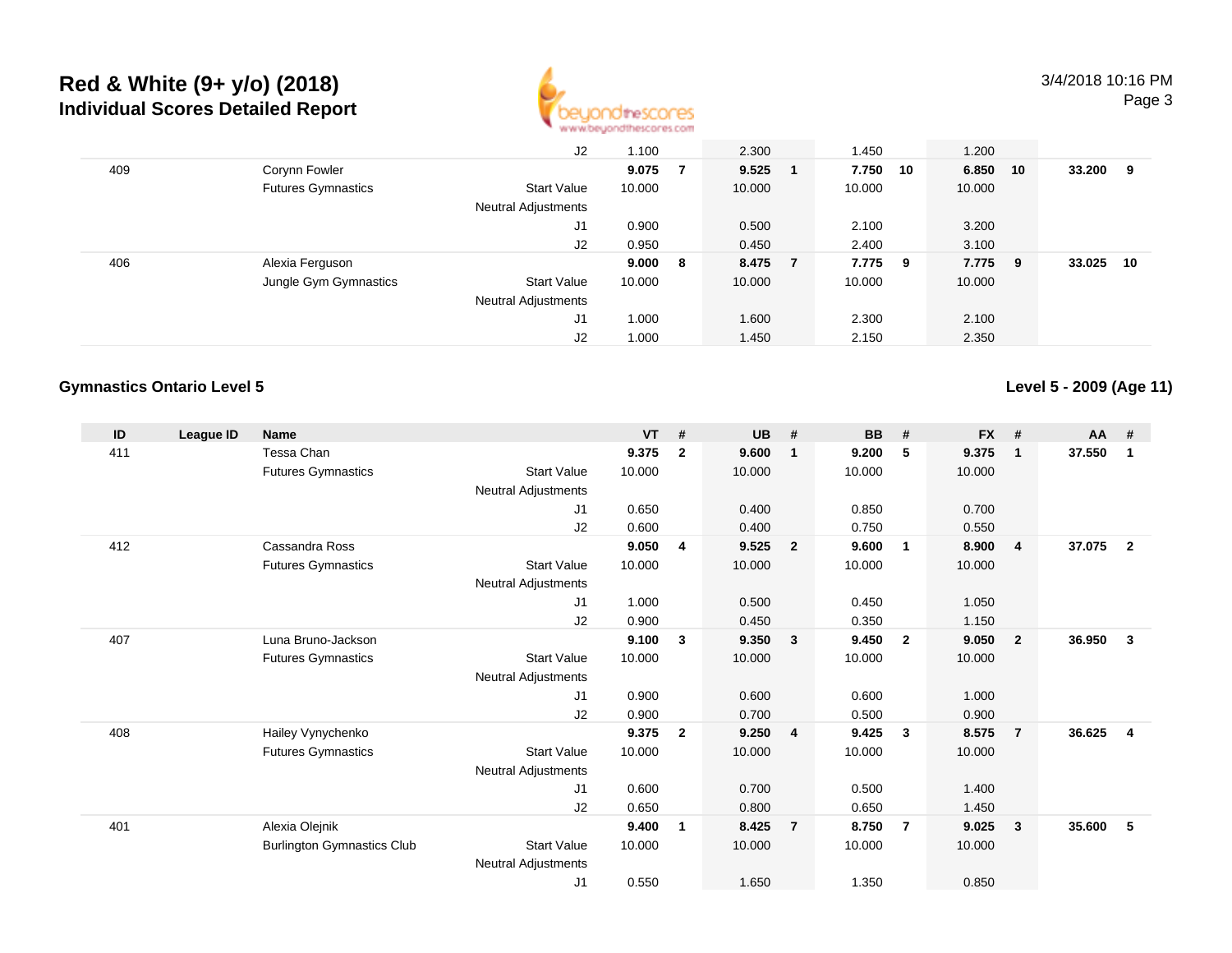

|     |                            | J2                         | 0.650  |   | 1.500   | 1.150        |                          | 1.100   |                 |        |                |
|-----|----------------------------|----------------------------|--------|---|---------|--------------|--------------------------|---------|-----------------|--------|----------------|
| 419 | Olivia Patrick             |                            | 9.025  | 5 | 8.575 6 | 9.4004       |                          | 8.475 8 |                 | 35.475 | 6              |
|     | <b>Gemini Gymnastics</b>   | <b>Start Value</b>         | 10.000 |   | 10.000  | 10.000       |                          | 10.000  |                 |        |                |
|     |                            | <b>Neutral Adjustments</b> |        |   |         |              |                          |         |                 |        |                |
|     |                            | J <sub>1</sub>             | 1.050  |   | 1.500   | 0.600        |                          | 1.600   |                 |        |                |
|     |                            | J2                         | 0.900  |   | 1.350   | 0.600        |                          | 1.450   |                 |        |                |
| 423 | Elisha Atyeo               |                            | 8.775  | 6 | 8.675 5 | 8.775 6      |                          | 8.725   | - 5             | 34.950 | $\overline{7}$ |
|     | Flip 'n' Wicked Gymnastics | <b>Start Value</b>         | 10.000 |   | 10.000  | 10.000       |                          | 10.000  |                 |        |                |
|     |                            | <b>Neutral Adjustments</b> |        |   |         |              |                          |         |                 |        |                |
|     |                            | J1                         | 1.150  |   | 1.350   | 1.300        |                          | 1.300   |                 |        |                |
|     |                            | J2                         | 1.300  |   | 1.300   | 1.150        |                          | 1.250   |                 |        |                |
| 421 | Kalaya Scott-Bramwell      |                            | 8.775  | 6 | 8.325 8 | <b>X.XXX</b> | $\overline{\phantom{a}}$ | 8.650   | $6\overline{6}$ | 25.750 | - 8            |
|     | <b>Gymnastic Giants</b>    | <b>Start Value</b>         | 10.000 |   | 10.000  |              |                          | 10.000  |                 |        |                |
|     |                            | <b>Neutral Adjustments</b> |        |   |         |              |                          |         |                 |        |                |
|     |                            | J <sub>1</sub>             | 1.250  |   | 1.750   |              |                          | 1.300   |                 |        |                |
|     |                            | J2                         | 1.200  |   | 1.600   |              |                          | 1.400   |                 |        |                |

## **Gymnastics Ontario Level 5**

**Level 5 - 2008 (Age 10)**

| ID  | League ID | Name                              |                            | <b>VT</b> | #              | <b>UB</b> | #                       | <b>BB</b> | #            | <b>FX</b> | #              | AA #   |                |
|-----|-----------|-----------------------------------|----------------------------|-----------|----------------|-----------|-------------------------|-----------|--------------|-----------|----------------|--------|----------------|
| 410 |           | Samantha Fung                     |                            | 9.275     | $\overline{2}$ | 9.625     | - 1                     | 9.725     | -1           | 9.075     | $\mathbf{1}$   | 37.700 |                |
|     |           | <b>Futures Gymnastics</b>         | <b>Start Value</b>         | 10.000    |                | 10.000    |                         | 10.000    |              | 10.000    |                |        |                |
|     |           |                                   | Neutral Adjustments        |           |                |           |                         |           |              |           |                |        |                |
|     |           |                                   | J1                         | 0.800     |                | 0.350     |                         | 0.300     |              | 0.900     |                |        |                |
|     |           |                                   | J2                         | 0.650     |                | 0.400     |                         | 0.250     |              | 0.950     |                |        |                |
| 420 |           | Chloe-Rae Smith                   |                            | 9.300     |                | 9.075     | $\mathbf{3}$            | 8.825     | 3            | 8.950     | 3              | 36.150 | $\overline{2}$ |
|     |           | Gemini Gymnastics                 | <b>Start Value</b>         | 10.000    |                | 10.000    |                         | 10.000    |              | 10.000    |                |        |                |
|     |           |                                   | Neutral Adjustments        |           |                |           |                         | $-0.100$  |              |           |                |        |                |
|     |           |                                   | J1                         | 0.700     |                | 0.900     |                         | 1.100     |              | 1.000     |                |        |                |
|     |           |                                   | J <sub>2</sub>             | 0.700     |                | 0.950     |                         | 1.050     |              | 1.100     |                |        |                |
| 404 |           | Ketruah Mayner                    |                            | 8.900     | 3              | 8.925     | $\overline{\mathbf{4}}$ | 8.900     | $\mathbf{2}$ | 9.050     | $\overline{2}$ | 35.775 | 3              |
|     |           | <b>Burlington Gymnastics Club</b> | <b>Start Value</b>         | 10.000    |                | 10.000    |                         | 10.000    |              | 10.000    |                |        |                |
|     |           |                                   | <b>Neutral Adjustments</b> |           |                |           |                         |           |              |           |                |        |                |
|     |           |                                   | J <sub>1</sub>             | 1.200     |                | 1.000     |                         | 1.000     |              | 0.900     |                |        |                |
|     |           |                                   | J2                         | 1.000     |                | 1.150     |                         | 1.200     |              | 1.000     |                |        |                |
| 402 |           | Shaela Velicevic                  |                            | 8.675     | 4              | 9.250     | $\overline{\mathbf{2}}$ | 8.075     | 4            | 8.825     | 4              | 34.825 | 4              |
|     |           | <b>Burlington Gymnastics Club</b> | <b>Start Value</b>         | 10.000    |                | 10.000    |                         | 10.000    |              | 10.000    |                |        |                |
|     |           |                                   | <b>Neutral Adjustments</b> |           |                |           |                         |           |              |           |                |        |                |
|     |           |                                   | J <sub>1</sub>             | 1.300     |                | 0.700     |                         | 1.800     |              | 1.100     |                |        |                |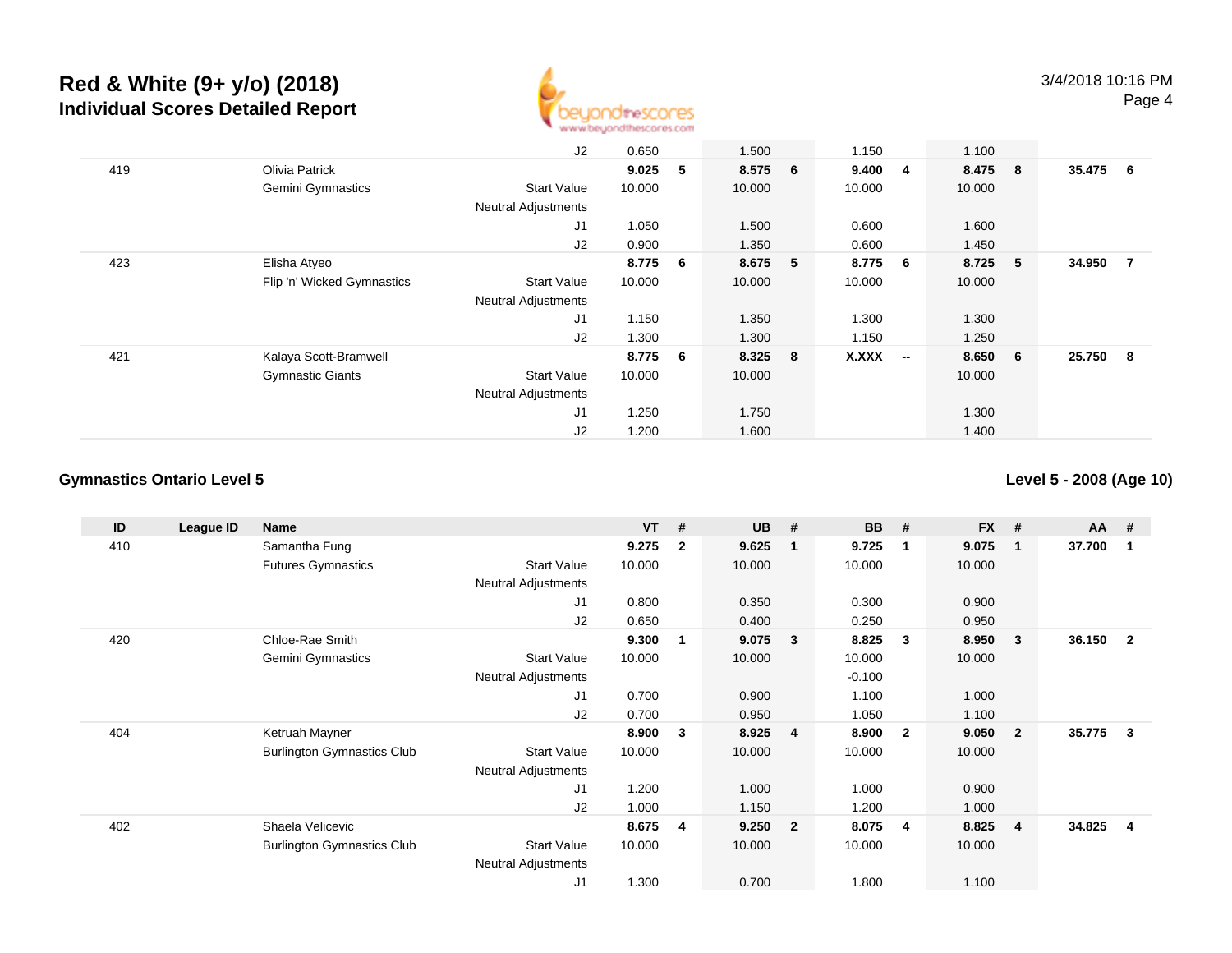

### 3/4/2018 10:16 PMPage 5

|     |                                   | J2                         | 1.350  | 0.800  | 2.050        | 1.250       |        |
|-----|-----------------------------------|----------------------------|--------|--------|--------------|-------------|--------|
| 403 | Mckenzie Erwin                    |                            | 8.450  | 8.300  | 7.750<br>- 5 | 8.700<br>-5 | 33.200 |
|     | <b>Burlington Gymnastics Club</b> | <b>Start Value</b>         | 10.000 | 10.000 | 10.000       | 10.000      |        |
|     |                                   | <b>Neutral Adjustments</b> |        |        |              |             |        |
|     |                                   | J1                         | .500   | 1.650  | 2.100        | 1.300       |        |
|     |                                   | J2                         | 1.600  | 1.750  | 2.400        | 1.300       |        |

## **Gymnastics Ontario Level 5**

**Level 5 - 2005 (Age 13) A**

| ID  | League ID | <b>Name</b>                 |                                  | <b>VT</b> | #                       | <b>UB</b> | #              | <b>BB</b> | #                       | <b>FX</b> | #                       | AA     | #              |
|-----|-----------|-----------------------------|----------------------------------|-----------|-------------------------|-----------|----------------|-----------|-------------------------|-----------|-------------------------|--------|----------------|
| 507 |           | Stella Carr                 |                                  | 9.250     | $\overline{\mathbf{4}}$ | 9.450     | $\mathbf{1}$   | 9.025     | $\overline{2}$          | 9.375     | $\mathbf{1}$            | 37.100 | $\mathbf{1}$   |
|     |           | <b>Champions Gymnastics</b> | <b>Start Value</b>               | 10.000    |                         | 10.000    |                | 10.000    |                         | 10.000    |                         |        |                |
|     |           |                             | <b>Neutral Adjustments</b>       |           |                         |           |                |           |                         |           |                         |        |                |
|     |           |                             | J1                               | 0.750     |                         | 0.450     |                | 1.000     |                         | 0.600     |                         |        |                |
|     |           |                             | J2                               | 0.750     |                         | 0.650     |                | 0.950     |                         | 0.650     |                         |        |                |
| 506 |           | Ariane Carr                 |                                  | 9.675     | $\mathbf{1}$            | 9.425     | $\mathbf{2}$   | 8.650     | $\overline{4}$          | 9.250     | $\overline{\mathbf{2}}$ | 37.000 | $\overline{2}$ |
|     |           | <b>Champions Gymnastics</b> | <b>Start Value</b>               | 10.000    |                         | 10.000    |                | 10.000    |                         | 10.000    |                         |        |                |
|     |           |                             | <b>Neutral Adjustments</b>       |           |                         |           |                |           |                         |           |                         |        |                |
|     |           |                             | J1                               | 0.300     |                         | 0.500     |                | 1.350     |                         | 0.650     |                         |        |                |
|     |           |                             | J2                               | 0.350     |                         | 0.650     |                | 1.350     |                         | 0.850     |                         |        |                |
| 510 |           | Mackenzie Cashmore          |                                  | 9.125     | 6                       | 9.000     | $\mathbf{3}$   | 9.050     | $\overline{1}$          | 8.650     | 6                       | 35.825 | $\mathbf{3}$   |
|     |           | Niagara Acro Cats           | <b>Start Value</b>               | 10.000    |                         | 10.000    |                | 10.000    |                         | 10.000    |                         |        |                |
|     |           |                             | <b>Neutral Adjustments</b><br>J1 | 0.800     |                         | 0.950     |                | 0.900     |                         | 1.300     |                         |        |                |
|     |           |                             | J2                               | 0.950     |                         | 1.050     |                | 1.000     |                         | 1.400     |                         |        |                |
| 525 |           | <b>Grace Birnie</b>         |                                  | 9.550     | $\overline{2}$          | 7.825     | 5              | 8.825     | $\overline{\mathbf{3}}$ | 9.000     | $\overline{\mathbf{3}}$ | 35.200 | $\overline{4}$ |
|     |           | Flip 'n' Wicked Gymnastics  | <b>Start Value</b>               | 10.000    |                         | 10.000    |                | 10.000    |                         | 10.000    |                         |        |                |
|     |           |                             | <b>Neutral Adjustments</b>       |           |                         |           |                |           |                         |           |                         |        |                |
|     |           |                             | J1                               | 0.450     |                         | 2.000     |                | 1.250     |                         | 1.000     |                         |        |                |
|     |           |                             | J2                               | 0.450     |                         | 2.350     |                | 1.100     |                         | 1.000     |                         |        |                |
| 516 |           | Rosie McCarthy              |                                  | 9.150     | 5                       | 8.950     | $\overline{4}$ | 8.350     | -5                      | 8.700     | 5                       | 35.150 | 5              |
|     |           | Gemini Gymnastics           | <b>Start Value</b>               | 10.000    |                         | 10.000    |                | 10.000    |                         | 10.000    |                         |        |                |
|     |           |                             | <b>Neutral Adjustments</b>       |           |                         |           |                |           |                         |           |                         |        |                |
|     |           |                             | J1                               | 0.850     |                         | 1.100     |                | 1.800     |                         | 1.250     |                         |        |                |
|     |           |                             | J2                               | 0.850     |                         | 1.000     |                | 1.500     |                         | 1.350     |                         |        |                |
| 520 |           | <b>Brooklyn Avery</b>       |                                  | 9.300     | $\mathbf{3}$            | 7.750     | 6              | 8.025     | 6                       | 8.825     | $\overline{4}$          | 33,900 | 6              |
|     |           | <b>Gymnastic Giants</b>     | <b>Start Value</b>               | 10.000    |                         | 10.000    |                | 10.000    |                         | 10.000    |                         |        |                |
|     |           |                             | <b>Neutral Adjustments</b>       |           |                         |           |                | $-0.100$  |                         |           |                         |        |                |
|     |           |                             | J1                               | 0.700     |                         | 2.150     |                | 2.000     |                         | 1.100     |                         |        |                |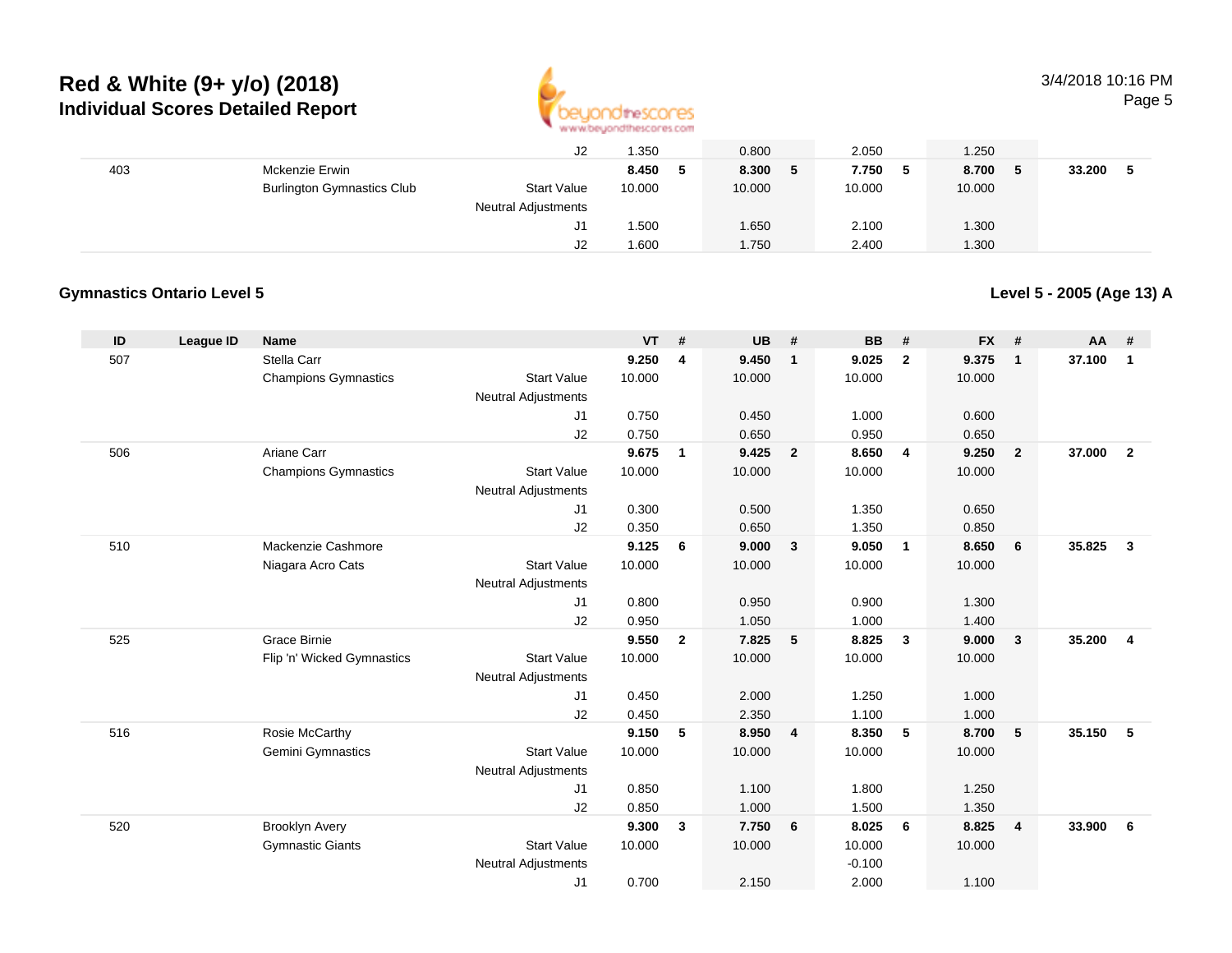

3/4/2018 10:16 PMPage 6

**Level 5 - 2005 (Age 13) B**

0.700 2.350 1.750 1.250

### **Gymnastics Ontario Level 5**

| ID  | <b>League ID</b> | <b>Name</b>                       |                                                  | VT     | #              | <b>UB</b> | #                       | <b>BB</b> | #              | <b>FX</b> | #            | AA     | #                       |
|-----|------------------|-----------------------------------|--------------------------------------------------|--------|----------------|-----------|-------------------------|-----------|----------------|-----------|--------------|--------|-------------------------|
| 509 |                  | Kai Daniel                        |                                                  | 9.800  | $\overline{1}$ | 9.400     | $\mathbf{3}$            | 8.275     | 6              | 9.575     | $\mathbf{1}$ | 37.050 | $\mathbf{1}$            |
|     |                  | <b>Futures Gymnastics</b>         | <b>Start Value</b>                               | 10.000 |                | 10.000    |                         | 10.000    |                | 10.000    |              |        |                         |
|     |                  |                                   | <b>Neutral Adjustments</b>                       |        |                |           |                         |           |                |           |              |        |                         |
|     |                  |                                   | J <sub>1</sub>                                   | 0.200  |                | 0.650     |                         | 1.800     |                | 0.500     |              |        |                         |
|     |                  |                                   | J2                                               | 0.200  |                | 0.550     |                         | 1.650     |                | 0.350     |              |        |                         |
| 515 |                  | Annabelle Kortner lacobet         |                                                  | 9.075  | $\mathbf{3}$   | 9.525     | $\overline{\mathbf{1}}$ | 9.125     | $\overline{1}$ | 9.050     | $\mathbf{3}$ | 36.775 | $\overline{\mathbf{2}}$ |
|     |                  | Gemini Gymnastics                 | <b>Start Value</b>                               | 10.000 |                | 10.000    |                         | 10.000    |                | 10.000    |              |        |                         |
|     |                  |                                   | <b>Neutral Adjustments</b>                       |        |                |           |                         |           |                |           |              |        |                         |
|     |                  |                                   | J <sub>1</sub>                                   | 1.000  |                | 0.500     |                         | 0.850     |                | 1.000     |              |        |                         |
|     |                  |                                   | J2                                               | 0.850  |                | 0.450     |                         | 0.900     |                | 0.900     |              |        |                         |
| 519 |                  | Faith McHardy                     |                                                  | 9.550  | $\overline{2}$ | 9.450     | $\overline{\mathbf{2}}$ | 8.625     | 4              | 9.150     | $\mathbf{2}$ | 36.775 | $\overline{\mathbf{2}}$ |
|     |                  | Gemini Gymnastics                 | <b>Start Value</b>                               | 10.000 |                | 10.000    |                         | 10.000    |                | 10.000    |              |        |                         |
|     |                  |                                   | <b>Neutral Adjustments</b>                       |        |                |           |                         | $-0.100$  |                |           |              |        |                         |
|     |                  |                                   | J1                                               | 0.450  |                | 0.450     |                         | 1.250     |                | 0.800     |              |        |                         |
|     |                  |                                   | J2                                               | 0.450  |                | 0.650     |                         | 1.300     |                | 0.900     |              |        |                         |
| 503 |                  | Megan Thomson                     |                                                  | 8.975  | 4              | 9.450     | $\overline{\mathbf{2}}$ | 9.050     | $\overline{2}$ | 8.950     | 4            | 36.425 | $\mathbf{3}$            |
|     |                  | <b>Burlington Gymnastics Club</b> | <b>Start Value</b>                               | 10.000 |                | 10.000    |                         | 10.000    |                | 10.000    |              |        |                         |
|     |                  |                                   | Neutral Adjustments                              |        |                |           |                         |           |                |           |              |        |                         |
|     |                  |                                   | J1                                               | 1.150  |                | 0.500     |                         | 0.950     |                | 1.000     |              |        |                         |
|     |                  |                                   | J2                                               | 0.900  |                | 0.600     |                         | 0.950     |                | 1.100     |              |        |                         |
| 514 |                  | Jenna Darling                     |                                                  | 9.550  | $\overline{2}$ | 8.800     | 6                       | 8.250     | $\overline{7}$ | 8.950     | 4            | 35.550 | $\overline{4}$          |
|     |                  | <b>Horizons Gymnastics</b>        | <b>Start Value</b><br><b>Neutral Adjustments</b> | 10.000 |                | 10.000    |                         | 10.000    |                | 10.000    |              |        |                         |
|     |                  |                                   | J <sub>1</sub>                                   | 0.400  |                | 1.250     |                         | 1.750     |                | 0.950     |              |        |                         |
|     |                  |                                   | J2                                               | 0.500  |                | 1.150     |                         | 1.750     |                | 1.150     |              |        |                         |
| 511 |                  | Jesselyn Misner                   |                                                  | 8.825  | 5              | 9.275     | $\overline{\mathbf{4}}$ | 8.950     | $\mathbf{3}$   | 8.475     | 6            | 35.525 | 5                       |
|     |                  | Niagara Acro Cats                 | <b>Start Value</b>                               | 10.000 |                | 10.000    |                         | 10.000    |                | 10.000    |              |        |                         |
|     |                  |                                   | <b>Neutral Adjustments</b>                       |        |                |           |                         |           |                |           |              |        |                         |
|     |                  |                                   | J <sub>1</sub>                                   | 1.250  |                | 0.650     |                         | 1.150     |                | 1.600     |              |        |                         |
|     |                  |                                   | J2                                               | 1.100  |                | 0.800     |                         | 0.950     |                | 1.450     |              |        |                         |
| 526 |                  | Kylie Withenshaw                  |                                                  | 8.675  | 6              | 8.900     | 5                       | 8.500     | 5              | 8.750     | 5            | 34.825 | 6                       |
|     |                  | St. Thomas Elgin                  | <b>Start Value</b>                               | 10.000 |                | 10.000    |                         | 10.000    |                | 10.000    |              |        |                         |
|     |                  |                                   | Neutral Adjustments                              |        |                |           |                         |           |                |           |              |        |                         |
|     |                  |                                   | J1                                               | 1.250  |                | 1.150     |                         | 1.400     |                | 1.150     |              |        |                         |
|     |                  |                                   |                                                  |        |                |           |                         |           |                |           |              |        |                         |